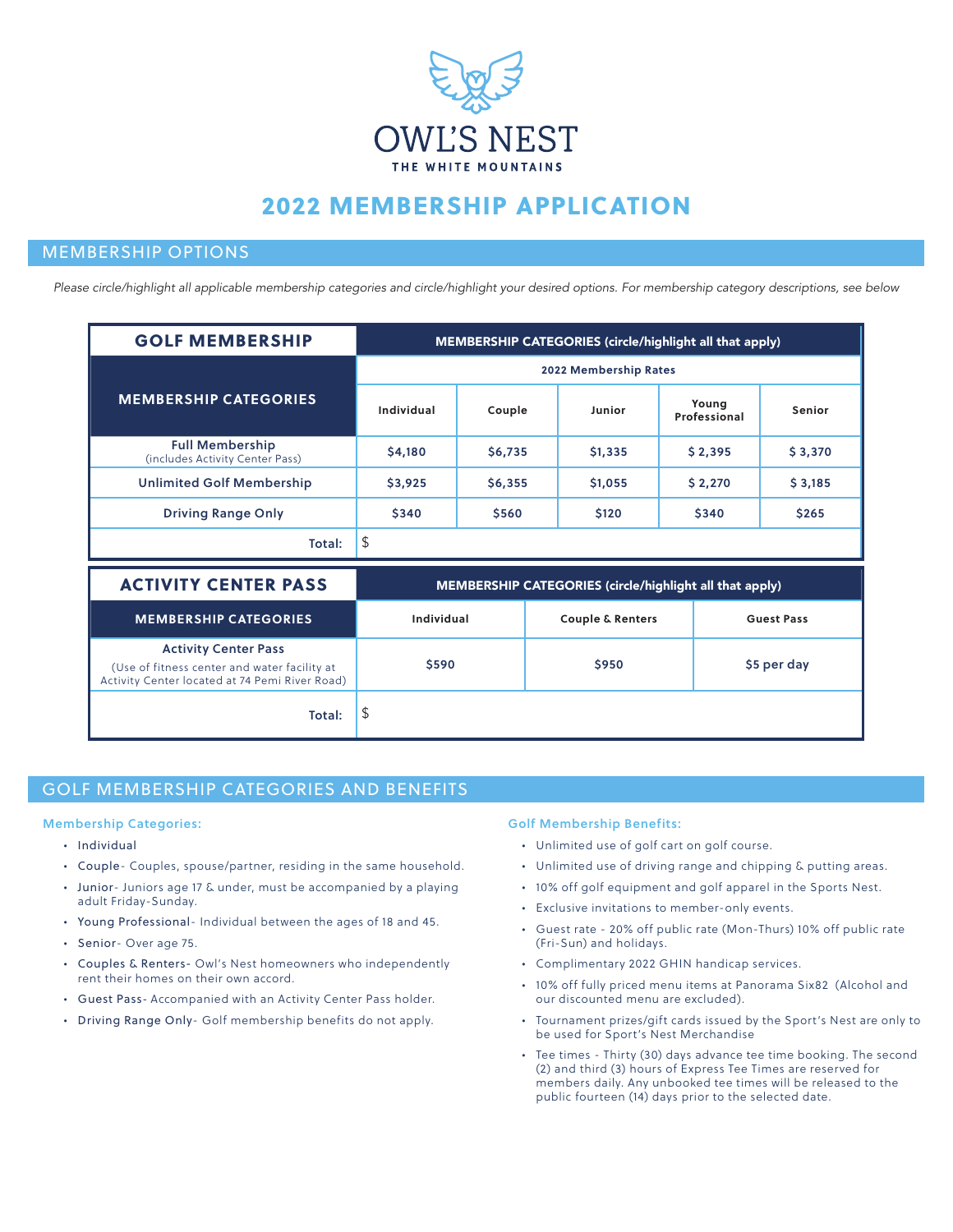### MEMBERSHIP TERMS & CONDITIONS

LCJ Management, LLC. DBA Owl's Nest Resort (the "Resort") is a semi-private/resort facility. A variety of club membership opportunities are available, including the golf course, driving range, Activity Center, and recreational amenities. At Owl's Nest, there are no initiation fees or spending minimums for our members. Members are required to place a credit card on file.

Administration: All personal records and account information are held confidentially for club-use only. Members are required to provide written notice to Sports Nest staff of any changes in phone, mailing, or e-mail address or credit card information.

Assumptions of Liability: Applicant understands and agrees that Applicant is assuming no liabilities whatsoever in connection with this membership other than the payment of any applicable membership fees, and charges incurred by Applicant, Applicant's family and Applicant's guests in the use of the Resort facilities and services. Applicant understands that any use of the Resort facilities by Applicant, Applicant's family, or Applicant's guests is done at their own risk, and the Resort, the Corporation and its Principals, resort staff, and the owner of the Resort real property are not liable for personal injury, theft, or loss of personal property.

Membership: Membership grants only a season pass to use the facilities of the Resort subject to the terms, conditions, and restrictions set forth in this Membership Agreement and Application, and the Rules and Regulations for the Resort, as same may be amended or revised at any time. Membership is non-equity, non-participatory, non-assessable, and non-voting. Members do not have any investment or equity, security, or other interest in the Corporation or its assets or income, or in the facilities, or any vested or prescriptive easement rights or interests of any nature in the Resort, the facilities, the real property on which the Resort and the facilities are located, or any of the assets of the Corporation. Applicant hereby acknowledges and agrees that the Applicant is acquiring the membership for the sole purpose of obtaining recreational use of the Resort facilities. All memberships run the calendar year run the calendar year, January 1-December 31, annually. Golf course opening and closing dates are determined by Management. Age is calculated based on age as of January 1.

Golf Operation: The operator of any cart used for course play must have a valid driver's license (domestic or international). All golf carts must be issued by the Sports Nest. Members may ride from tee to green unless otherwise specified by the Sports Nest or starters/rangers (e.g., 90-degree rule). Members are asked to avoid driving on bare spots, ground under repair, in the woods, near any water hazards, or on the railroad tracks (aside from crossing over them). Carts should keep 30 yards from tee boxes, putting greens, and bunkers at all times. Unauthorized use of any golf cart or any damages inflicted on a cart as a result of member misuse may result in repair fees or, depending on the circumstances of the damage (and at the sole discretion of management), loss of membership without refund. Owl's Nest recognizes that some players have limitations that make it difficult to walk short distances during a round. Handicap placards and special cart flags are offered for those who provide a valid doctor's note. If individuals playing in groups of 2 or more would like to ride by themselves in a separate cart they may do so for an additional cart fee. This does not apply to the single rider in a group of 3

Member Etiquette: Standard of Conduct - Members, guests, and Owl's Nest employees have the right to an environment of respect and professionalism. Harassment and discrimination will not be tolerated. Absolutely no outside alcohol is allowed on the premises including golf course, Activity Center, parking lot and any common area. All alcoholic beverages consumed or otherwise possessed on Owl's Nest premises must be purchased at Panorama Six82, beverage cart, and Sports Nest. All state and local laws concerning the sale of alcoholic beverages will be strictly enforced.

Course Etiquette: Members are required to conduct themselves in a disciplined manner, demonstrating courtesy and sportsmanship at all times. Members must always be aware of others in their group, others on the course and themselves, and never take any action that could endanger anyone. Membership should also do anything possible to leave the course the way it was found by filling divots, raking bunkers, and repairing ball marks on putting surfaces. USGA rules apply at all times unless otherwise noted. Appropriate attire consists of a collared golf shirt and no denim or sweatpants. To help preserve the quality of course conditions, only soft-spikes or soft-sole shoes should be worn during play. Personal coolers and glass bottles are not permitted on the course. Groups of five or more players are not permitted. Members are expected to comply with pace of play. Rangers will be present on the course to encourage expected pace of play of the course. Owl's Nest staff have full authority to enforce all rules, monitor pace of play, and may do whatever is deemed necessary to rectify any problems on the resort property. The first three (3) hours of tee times will be referred to as Express Tee Times. During these times a pace of play of 4 hours and under will be enforced.

Member No-Show/Cancellation Policy: Owl's Nest Resort requires a 24-hour advance notice to cancel any tee times, including reductions in group size. If the change or cancellation is not made by phone or in-person at least 24 hours prior to the scheduled tee time or you fail to show up for your tee time, the booking member's credit card on file will be charged \$40 per player for each person missing from the group. Tee time cancellations or modifications may be made in-person at the Sports Nest or by calling (603) 726-3076 ext. 211. If a member incurs more than two "No Shows," the anytime tee time reservation privilege may be suspended. If the course is officially closed due to inclement weather, the booking member will not be flagged as a "No Show." If weather is inclement, it is up to the booking member to contact the course to determine whether play is possible.

Tee Time Reservation Policy: Reserve your tee times in advance in-person at the Sports Nest, online via the Owl's Nest Resort website (owlsnestresort. com) or through the Owl's Nest app, or by calling (603) 726-3076 ext. 211. Rates, times, and policies are subject to change. Access to any facility is subject to availability. Owl's Nest reserves the right to close the course for weather, league, tournaments, outings, maintenance, events, etc. at any time. All players must register in the Sports Nest prior to playing.

#### Golf Membership Options:

- Full Membership- includes golf and driving range (any time, weather- and availability-permitting) and activity center pass
- Unlimited Golf Membership- golf and driving range (any time,weather and availability-permitting)
- Driving Range Only- full use of range any time, weather- and availability-permitting

#### Athletic Membership Options:

- Activity Center Pass- Use of fitness center and water facility. Fiscal year membership.
- Key Cards- Individual memberships receives one (1) key card to access the Activity Center. Couples membership receives two (2) key cards.

\* Replacement for lost or damaged key cards will cost \$20.00 per card